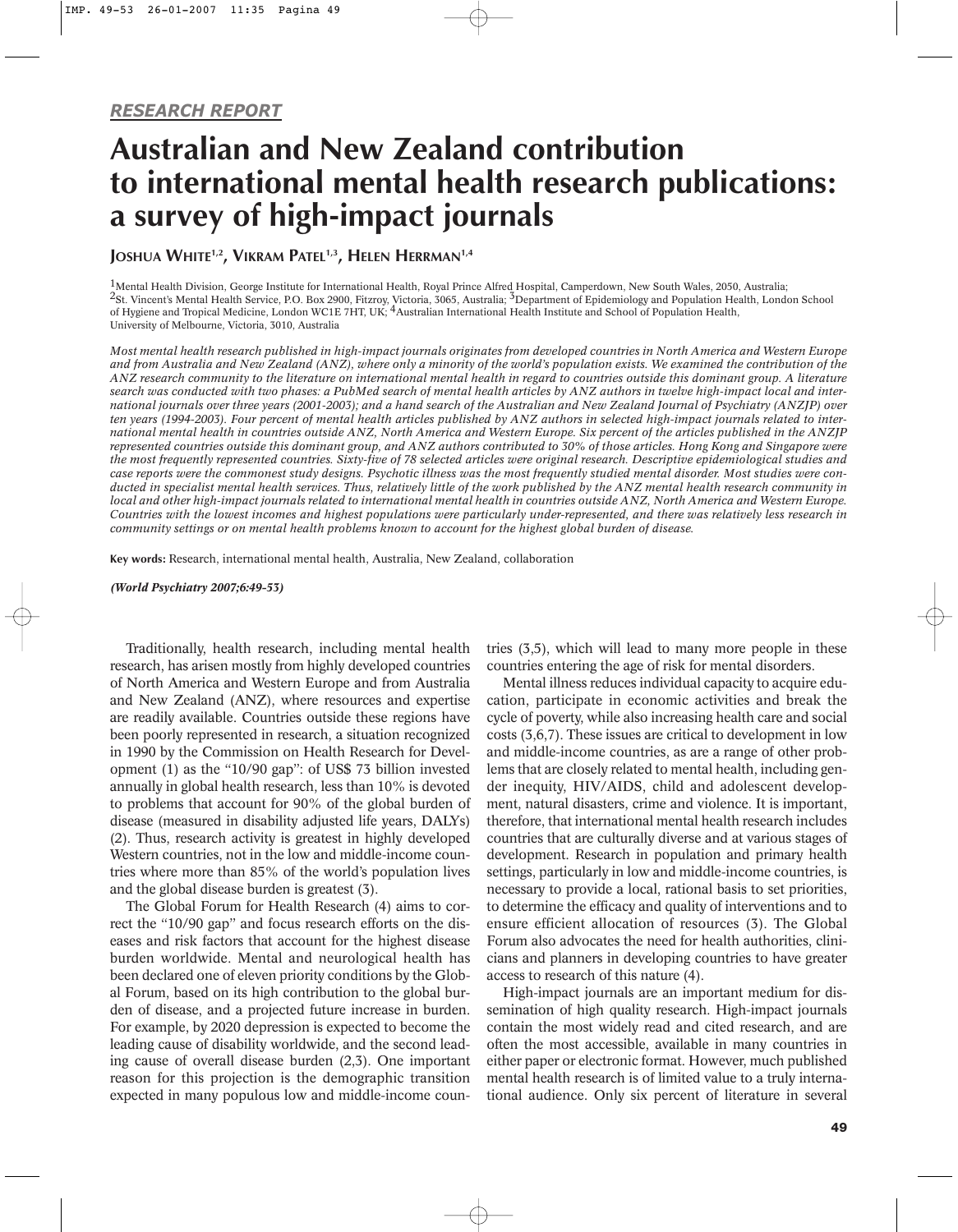high-impact psychiatric journals surveyed recently was published from regions of the world outside North America, Europe and ANZ (8). Reasons put forward for this inequity include low clinical and research capacity in poorer countries, language barriers, resource constraints, high clinical loads, low priority of mental health, and low international representation on editorial boards of journals (9-12).

This paper examines the contribution by ANZ mental health research resources to close the "10/90 gap" in regard to international mental health. The term international mental health research is used in this study to emphasize those countries outside ANZ, North America and Western Europe that have traditionally been under-represented in high-impact psychiatric literature. Most of these countries are low or middle-income according to human development indices (13), but high-income countries such as Singapore are also of interest, being culturally distinct from the dominant group of high-income Western countries.

We aimed first to determine the publication record of ANZ researchers. Australia currently ranks fifth in the world for total psychiatry/psychology publications and citations (14), an indicator of high national capacity for quality research. We sought to estimate the contribution by ANZ authors to international mental health articles, and their participation in collaborations with international colleagues. Our second aim was to examine the representation of international mental health in the *Australian and New Zealand Journal of Psychiatry* (ANZJP)*,* and compare this with the results of a similar survey of high-impact international psychiatric journals (8). We focused on the ANZJP as the mental health journal with the highest impact factor published in the Asia-Pacific region, and arguably an important means of disseminating international mental health research to the region. Our third aim was to characterize the publications identified in our search, including countries represented, sources of funding and nature of research.

## **METHODS**

## **Journal search**

A PubMed search was performed over the period 2001- 2003 for mental health articles published by ANZ authors in six high-impact international mental health journals: *Archives of General Psychiatry, American Journal of Psychiatry, British Journal of Psychiatry, Psychological Medicine, Acta Psychiatrica Scandinavica,* and *Addiction*. Articles by ANZ authors were identified by the search term "Australia OR New Zealand". Four international general medical journals were also searched through PubMed from 2001 to 2003 (*New England Journal of Medicine, Lancet, British Medical Journal, Journal of the American Medical Association*); and two local general medical journals (*Medical Journal of Australia* and *Australia New Zealand Journal of Public Health*). The search strategy used was

"mental OR substance abuse OR suicide OR self-inflicted injury". These twelve local and international, mental health and general medical journals were chosen because they are high-impact journals in which ANZ authors often publish mental health research. All issues of the ANZJP from 1994 to 2003 were hand searched and each article examined individually to identify eligible international mental health articles. A longer ten-year search period was chosen because the ANZJP was published bi-monthly, whereas most of the others were published weekly or monthly.

#### **Selection of eligible articles**

Articles were eligible for inclusion in the study if they were about mental health in a country outside ANZ, North America or Western Europe; thus, high-income countries in the Asia-Pacific region, such as Singapore, were also included in this category. Articles about immigrants from eligible countries living in ANZ, North America or Western Europe were not eligible. We used a broad definition of mental ill-health, including publications about mental disorders, substance abuse, suicide and self-inflicted injury. Articles were only eligible if they were original research papers, reviews or editorials/commentaries. Correspondence, news articles and book reviews were not eligible. An irregular series of additional commentaries on research articles in the ANZJP were also excluded.

### **Content analysis**

All eligible articles were analysed to identify several features, including the country or countries of interest in the article. The address of each author was examined to determine whether ANZ and/or international authors contributed to the article, and whether or not there was international collaboration. Collaboration was deemed to have occurred when researchers from both ANZ and the country of interest in the article were listed as authors. Declarations of funding for all eligible articles were also recorded. Original research articles were then identified and analysed to determine: the study design, mental disorders studied, and participant settings. Articles were deemed original research papers if they involved data collection or novel analysis of existing data (15).

## **RESULTS**

## **Contribution of ANZ authors**

Over the search period**,** ANZ authors contributed to thirty-two international mental health articles about countries outside ANZ, North America and Western Europe. Twelve eligible articles were published in the twelve high-impact local and international journals (2001-2003), representing 4% of the 316 mental health articles published by ANZ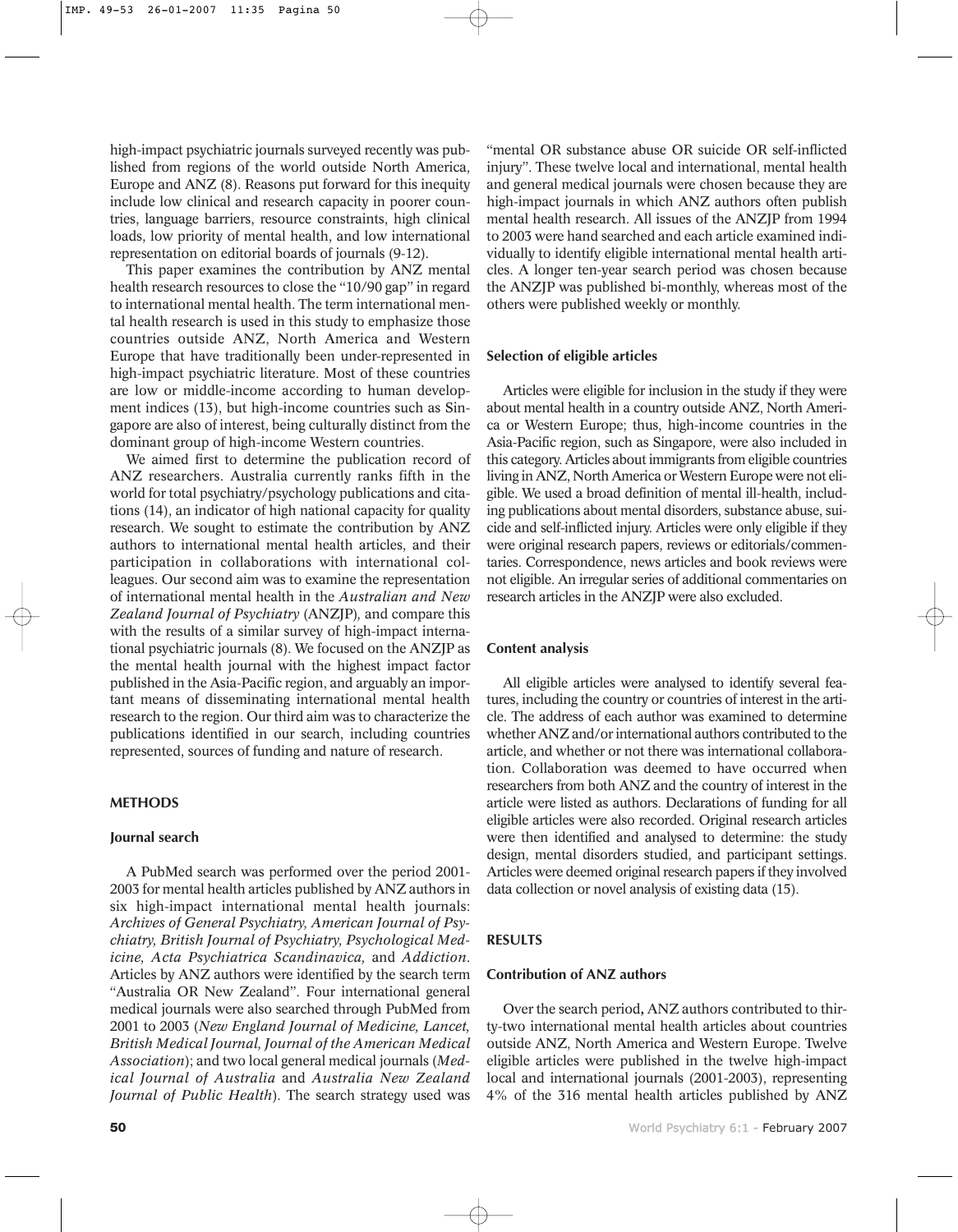|                |  |  | <b>Table 1</b> Origin of authors for eligible international mental health |  |
|----------------|--|--|---------------------------------------------------------------------------|--|
| (IMH) articles |  |  |                                                                           |  |

| Origin of author(s)                  | <b>Total IMH articles</b><br>by ANZ authors<br>in selected journals<br>$(2001 - 2003)$ | <b>Total IMH articles</b><br>in ANZJP<br>$(1994 - 2003)$ |  |
|--------------------------------------|----------------------------------------------------------------------------------------|----------------------------------------------------------|--|
| International only                   |                                                                                        | 44                                                       |  |
| ANZ only                             | 4                                                                                      | 8                                                        |  |
| ANZ and international                | 4                                                                                      | 11                                                       |  |
| ANZ, international and Euro-American | 4                                                                                      | 1                                                        |  |
| International and Euro-American      |                                                                                        | 2                                                        |  |

ANZ - Australia and New Zealand; ANZJP - Australia and New Zealand Journal of Psychiatry

**Table 2** Total publications and funding support for 78 eligible international mental health articles by country, showing country population and human development index (HDI)

| <b>Subject country</b>                         | Population<br>(million)   | <b>Total</b><br>publications | <b>Publications</b><br>funded |  |  |  |
|------------------------------------------------|---------------------------|------------------------------|-------------------------------|--|--|--|
|                                                | <b>High HDI</b> countries |                              |                               |  |  |  |
| Hong Kong                                      | 6.9                       | 16                           | 1                             |  |  |  |
| Singapore                                      | 4.1                       | 15                           | 4                             |  |  |  |
| Japan                                          | 127.3                     | 1                            | $\Omega$                      |  |  |  |
| South Korea                                    | 47.1                      | 1                            | 1                             |  |  |  |
|                                                | Medium HDI countries      |                              |                               |  |  |  |
| China / Taiwan                                 | 1285.2                    | 7                            | 5                             |  |  |  |
| India                                          | 1033.4                    | 5                            | $\overline{2}$                |  |  |  |
| South Africa                                   | 44.4                      | 5                            | $\Omega$                      |  |  |  |
| Malaysia                                       | 23.5                      | 5                            | 1                             |  |  |  |
| Vietnam                                        | 79.2                      | 3                            | $\Omega$                      |  |  |  |
| Israel                                         | 6.2                       | 3                            | $\Omega$                      |  |  |  |
| Fiji                                           | 0.8                       | 3                            | $\Omega$                      |  |  |  |
| Thailand                                       | 61.6                      | $\overline{2}$               | $\Omega$                      |  |  |  |
| Iran                                           | 67.2                      | 1                            | $\Omega$                      |  |  |  |
| Croatia                                        | 10.3                      | 1                            | $\Omega$                      |  |  |  |
|                                                | Low HDI countries         |                              |                               |  |  |  |
| Nigeria                                        | 117.8                     | 2                            | 1                             |  |  |  |
| East Timor                                     | not known                 | 1                            | $\mathbf{0}$                  |  |  |  |
| Multiple countries or<br>country not specified | not known                 | 7                            | $\overline{2}$                |  |  |  |

authors in those journals. No articles were found among 136 mental health articles in the two local journals, the *Medical Journal of Australia* and the *Australia and New Zealand Journal of Public Health*. Twenty eligible articles appeared in the ANZJP (1994-2003), representing 30% of 66 eligible international mental health articles in the journal. ANZ authors collaborated with international authors from the countries of interest in the articles on twenty occasions: twelve articles in the ANZJP and eight in the twelve other high-impact journals. Table 1 shows the origin of authors who contributed to eligible international mental health articles in the selected journals.

# **Representation of international mental health in the ANZJP**

Our search of the ANZJP showed that, of 1052 articles published in the period 1994-2003, 66 articles (6%) were about international mental health in countries outside ANZ, North America and Western Europe. Fifty (of 66) articles were contributed by first authors from the country of interest in the article, fourteen by ANZ first authors, and two by first authors from North America/Western Europe.

## **Representation of countries**

Of 78 eligible articles (66 from the ANZJP, 12 from other journals), the majority (77%) were about Asian-Pacific countries: Hong Kong (16), Singapore (15), India (5), Malaysia (5), Taiwan (4), China (3), Vietnam (3), Fiji (3), Thailand (2), Japan (1), East Timor (1), South Korea (1) and not specified (1). Other countries represented were South Africa (5), Israel (3), Nigeria (2), Iran (1) and Croatia (1). Three articles were set in multiple countries, and three articles did not specify countries. Table 2 shows that, among eligible articles identified in the search, countries with lower populations and higher development status (according to human development index, HDI) (13) were represented most frequently.

## **Types of publications**

Of 78 eligible articles, 65 (83%) were original research papers, eleven (14%) were reviews and two (3%) were editorials/commentaries. Table 3 shows that descriptive epidemiological studies (27 of 65) and case reports (19 of 65)

**Table 3** Study design, mental disorder studied and participant setting for 65 eligible international mental health research articles

| Study design       |    | <b>Mental disorder</b>     |    | <b>Participant setting</b>       |    |
|--------------------|----|----------------------------|----|----------------------------------|----|
| Epidemiological    | 27 | Psychotic illness          | 20 | Specialist mental health         | 41 |
| Case report        | 19 | Affective/anxiety disorder | 14 | Community                        | 17 |
| Intervention trial |    | Psychiatric symptoms       |    | Primary care or general hospital | 9  |
| Methodological     |    | Child/adolescent           |    |                                  |    |
| Health service     |    | Suicide/self-harm          |    |                                  |    |
| Biological         |    | Multiple mental disorders  |    |                                  |    |
| Other              |    | Substance abuse            |    |                                  |    |
|                    |    | Dementia                   |    |                                  |    |
|                    |    | Personality disorder       |    |                                  |    |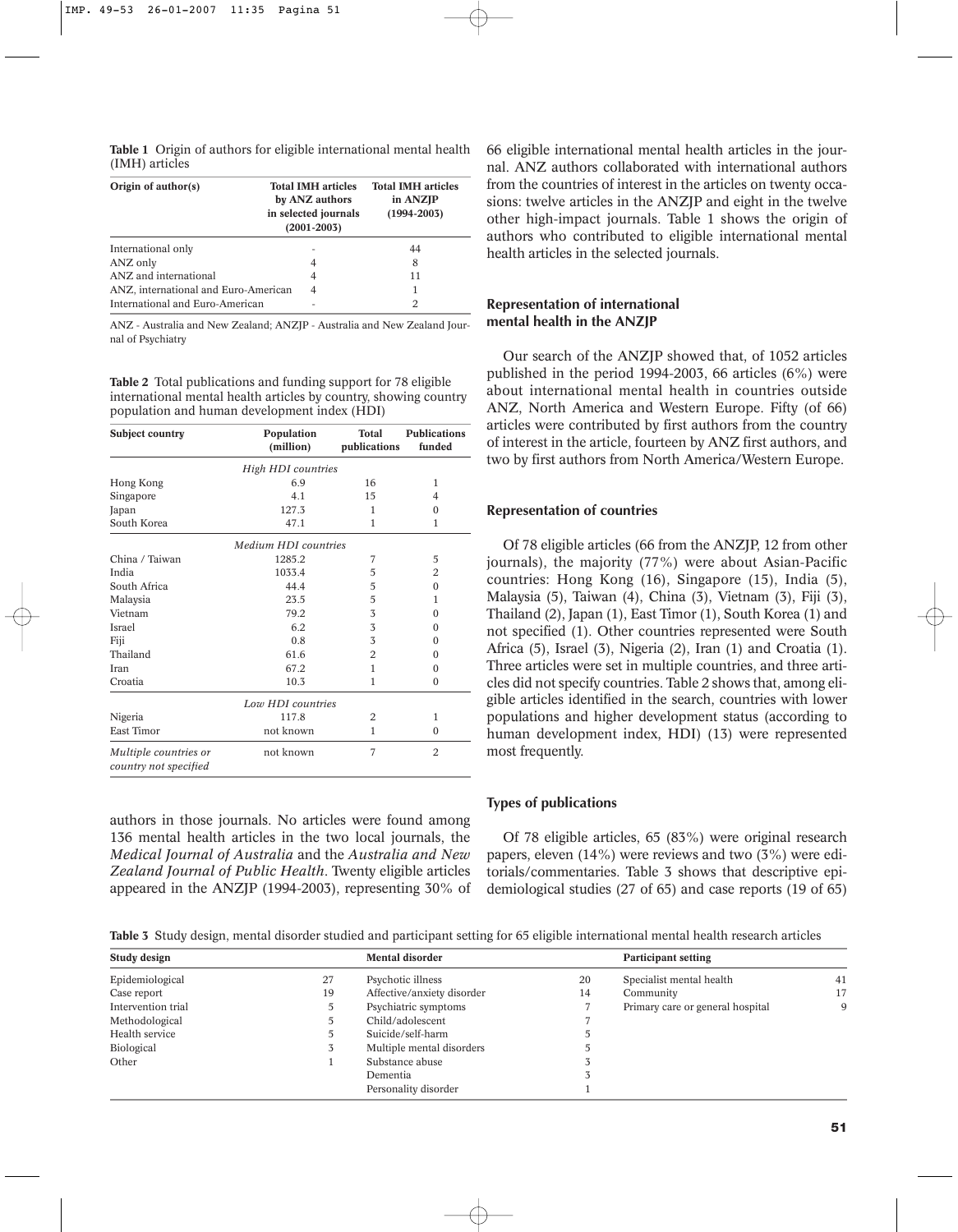were the commonest study designs; psychotic illness (20 of 65) was the most frequently studied mental disorder, and the commonest study setting was in specialist mental health services (41 of 65).

# **Funding**

Of 78 eligible international mental health articles, 17 (22%) declared funding support. Twenty-six grants were declared, from 24 funding agencies. Fourteen grants were obtained from agencies in the country of interest, seven from North America or Western Europe and five from ANZ sources. Articles with international collaborations were funded (9 of 22) more frequently than those published by authors from ANZ or the country of interest alone (8 of 56).

## **DISCUSSION**

While ANZ researchers contribute significantly to mental health research, only 32 articles about international mental health were contributed to our selected journals over the search period. A low proportion (4%, or 12 out of 316) of research articles published in the 12 high-impact local and international journals over the 3-year search period related to international mental health. Only 20 eligible articles were contributed to the ANZJP by ANZ authors over the 10-year search period. ANZ authors collaborated with international colleagues in a small proportion of eligible international mental health articles: a total of 20 articles (12 in ANZJP, 8 in other high-impact journals).

Our literature search also shows that there is a low representation (6%) of international mental health research in the ANZJP, the mental health journal with the highest impact factor published in the Asia-Pacific region. This level of representation is similar to that reported in a literature search of six high-impact European and North American mental health journals (8). Similar levels of representation from low and middle-income countries have been reported in tropical medicine (16), cardiovascular (17) and HIV/AIDS literature (18). Our results are therefore consistent with the Global Forum's assertion regarding the existence of the "10/90 gap".

We acknowledge a number of limitations in our research. We are confident of our results from the ANZJP as the literature search was performed by hand. However, our search strategy of the six international mental health journals may have missed eligible articles if the ANZ author was not the first author. Our search strategy for the six general medical journals may also have missed eligible articles if they did not contain the search terms "mental", "substance abuse", "suicide" or "self-inflicted injury". We believe, however, that only a small number of articles may have been missed. Our classification included all countries outside ANZ, North America and Western Europe, rather than aligning with international indicators of development. Thus, articles about high-income

countries such as Singapore were assigned to the same group as low and middle-income countries such as East Timor and India. This classification was chosen because our primary intention was to describe research from countries outside the dominant Euro-American strand of biomedical research, rather than by level of development. Nevertheless, the majority of eligible countries were low or middle-income, and this classification also enabled comparison with a previous international study of psychiatric literature (8). We acknowledge that ANZ researchers may have contributed articles about eligible countries of interest to journals in those countries rather than the high-impact journals we selected. We selected high-impact journals because research published in these journals has a greater potential benefit to these countries – for example, by virtue of being indexed on databases, and more easily accessed and disseminated in developing countries (4). Furthermore, most journals from developing countries are not indexed and we did not have the resources to search local literature from all the world's developing countries.

Most of the eligible international mental health articles were from or about countries with a small population and high HDI, such as Hong Kong and Singapore. Mega-countries with medium HDI, such as China and India, were represented to a lesser degree. Only two countries with low HDI were represented: Nigeria and East Timor.

Only some of the sixty-five eligible mental health articles have strong public health interest. Most studies (41 articles) were conducted in specialist mental health settings, rather than in the general population or primary care settings. Nineteen studies were clinical case reports. Furthermore, the commonest disorder studied was psychotic illness (20 articles), with fewer on depression (14 articles), the leading mental health cause of the global disease burden (2).

Five priority areas of international mental health research have been identified for low-income countries (5). These priority areas for research include the generation of culturally informed epidemiological databases, intervention evaluations, prevention approaches, women's mental health and violence (5). We found little research of this nature. Twenty-seven epidemiological studies were found, but only five intervention studies and one study about violence. There were no studies specifically about women's mental health or prevention.

Thus, despite the strength of mental health research resources, ANZ contribution to international mental health research, as evidenced by publications in high-impact journals, is relatively limited. We can only speculate on the reasons for this low representation. One reason may well be that journals representing national psychiatric societies, such as the ANZJP, are more likely to favour research which has a bearing on their primary readership. While a group of 25 editors representing high-impact mental health journals recently undertook to facilitate the publication of research that addresses the large unmet mental health needs in low and middle-income countries (9), the collaborative efforts of researchers, governments and funding bodies are needed.